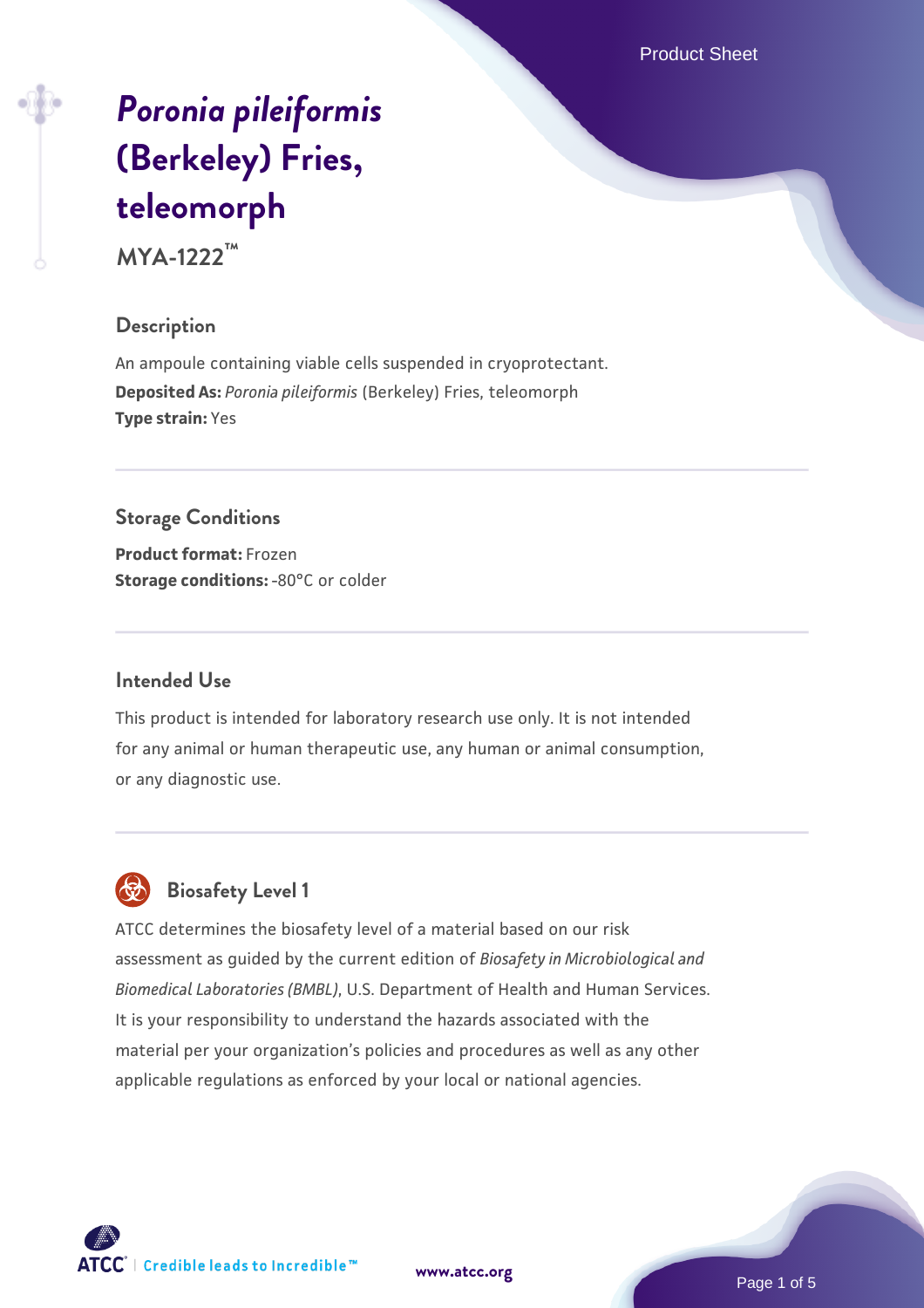ATCC highly recommends that appropriate personal protective equipment is always used when handling vials. For cultures that require storage in liquid nitrogen, it is important to note that some vials may leak when submersed in liquid nitrogen and will slowly fill with liquid nitrogen. Upon thawing, the conversion of the liquid nitrogen back to its gas phase may result in the vial exploding or blowing off its cap with dangerous force creating flying debris. Unless necessary, ATCC recommends that these cultures be stored in the vapor phase of liquid nitrogen rather than submersed in liquid nitrogen.

### **Certificate of Analysis**

For batch-specific test results, refer to the applicable certificate of analysis that can be found at www.atcc.org.

#### **Growth Conditions**

**Medium:**  [ATCC Medium 334: Oatmeal agar](https://www.atcc.org/-/media/product-assets/documents/microbial-media-formulations/3/3/4/atcc-medium-334.pdf?rev=e382a75a48794764902dd7457c97fc29) **Temperature:** 20°C **Incubation:** under light 12 hrs on/12 hrs off

# **Handling Procedures**

**Frozen ampoules** packed in dry ice should either be thawed immediately or stored in liquid nitrogen. If liquid nitrogen storage facilities are not available, frozen ampoules may be stored at or below -70°C for approximately one week. **Do not under any circumstance store frozen ampoules at refrigerator freezer temperatures (generally -20°C). Storage of frozen material at this**

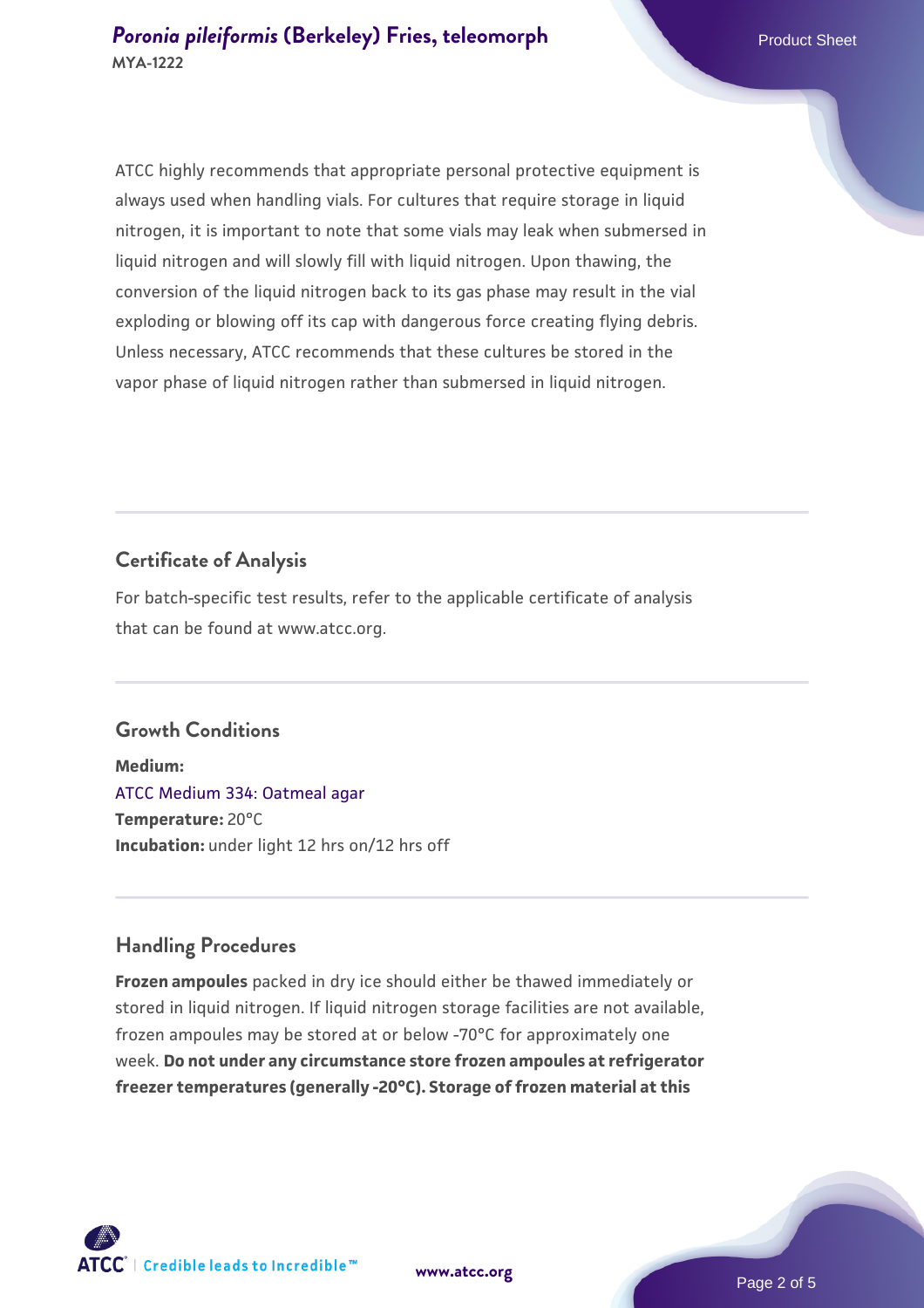#### **[Poronia pileiformis](https://www.atcc.org/products/mya-1222) [\(Berkeley\) Fries, teleomorph](https://www.atcc.org/products/mya-1222)** Product Sheet **MYA-1222**

#### **temperature will result in the death of the culture.**

- 1. To thaw a frozen ampoule, place in a **25°C to 30°C** water bath, until just thawed **(approximately 5 minutes)**. Immerse the ampoule just sufficient to cover the frozen material. Do not agitate the ampoule.
- 2. Immediately after thawing, wipe down ampoule with 70% ethanol and aseptically transfer at least 50 µL (or 2-3 agar cubes) of the content onto a plate or broth with medium recommended.
- 3. Incubate the inoculum/strain at the temperature and conditions recommended.
- 4. Inspect for growth of the inoculum/strain regularly for up to 4 weeks. The time necessary for significant growth will vary from strain to strain.

#### **Material Citation**

If use of this material results in a scientific publication, please cite the material in the following manner: *Poronia pileiformis* (Berkeley) Fries, teleomorph (ATCC MYA-1222)

#### **References**

References and other information relating to this material are available at www.atcc.org.

#### **Warranty**

The product is provided 'AS IS' and the viability of ATCC<sup>®</sup> products is warranted for 30 days from the date of shipment, provided that the customer has stored and handled the product according to the information included on the product information sheet, website, and Certificate of Analysis. For living cultures, ATCC lists the media formulation and reagents that have been found to be effective for the product. While other

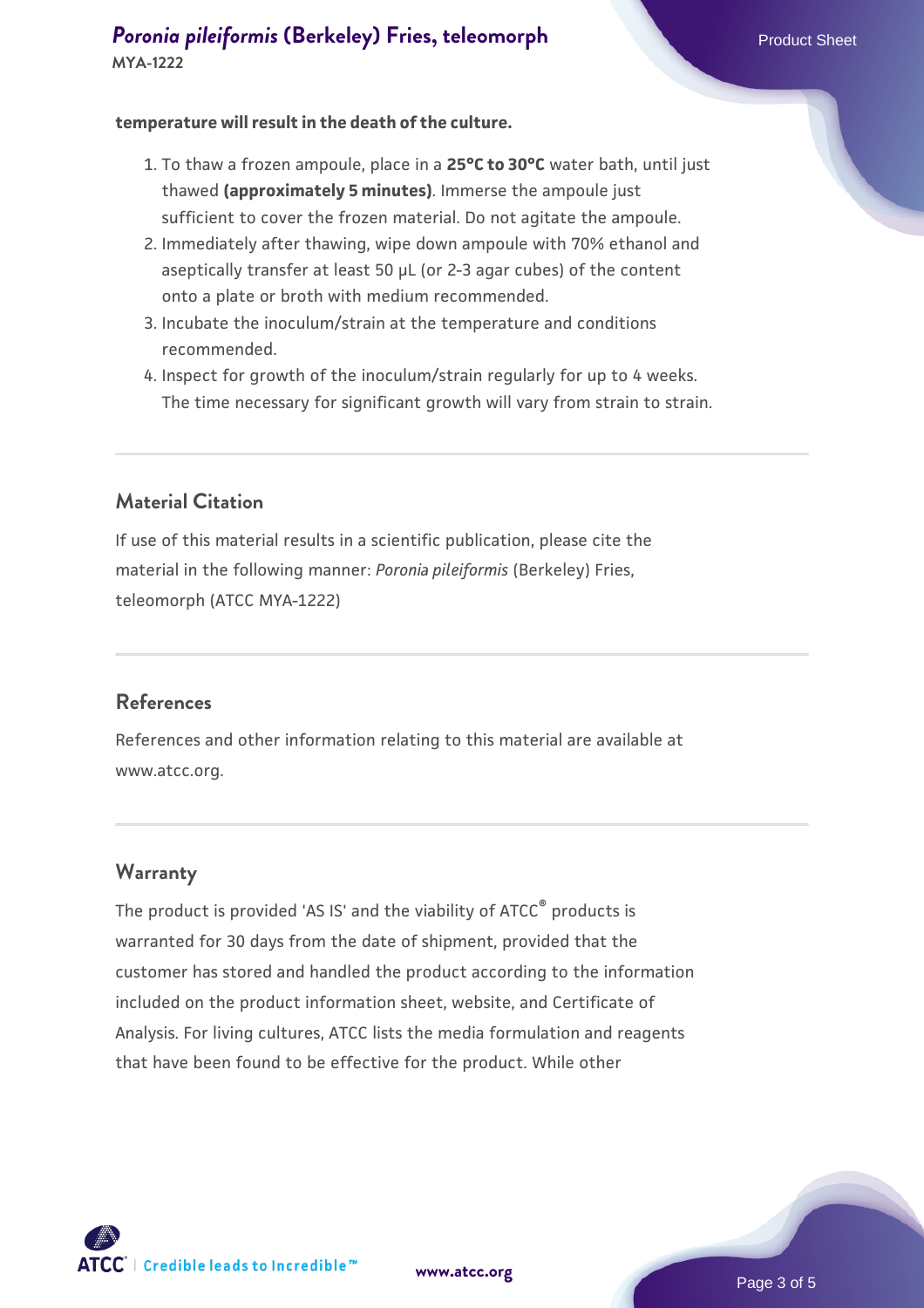#### **[Poronia pileiformis](https://www.atcc.org/products/mya-1222) [\(Berkeley\) Fries, teleomorph](https://www.atcc.org/products/mya-1222)** Product Sheet **MYA-1222**

unspecified media and reagents may also produce satisfactory results, a change in the ATCC and/or depositor-recommended protocols may affect the recovery, growth, and/or function of the product. If an alternative medium formulation or reagent is used, the ATCC warranty for viability is no longer valid. Except as expressly set forth herein, no other warranties of any kind are provided, express or implied, including, but not limited to, any implied warranties of merchantability, fitness for a particular purpose, manufacture according to cGMP standards, typicality, safety, accuracy, and/or noninfringement.

#### **Disclaimers**

This product is intended for laboratory research use only. It is not intended for any animal or human therapeutic use, any human or animal consumption, or any diagnostic use. Any proposed commercial use is prohibited without a license from ATCC.

While ATCC uses reasonable efforts to include accurate and up-to-date information on this product sheet, ATCC makes no warranties or representations as to its accuracy. Citations from scientific literature and patents are provided for informational purposes only. ATCC does not warrant that such information has been confirmed to be accurate or complete and the customer bears the sole responsibility of confirming the accuracy and completeness of any such information.

This product is sent on the condition that the customer is responsible for and assumes all risk and responsibility in connection with the receipt, handling, storage, disposal, and use of the ATCC product including without limitation taking all appropriate safety and handling precautions to minimize health or environmental risk. As a condition of receiving the material, the customer agrees that any activity undertaken with the ATCC product and any progeny or modifications will be conducted in compliance with all applicable laws, regulations, and guidelines. This product is provided 'AS IS' with no representations or warranties whatsoever except as expressly set forth herein and in no event shall ATCC, its parents, subsidiaries, directors, officers,



**[www.atcc.org](http://www.atcc.org)**

Page 4 of 5